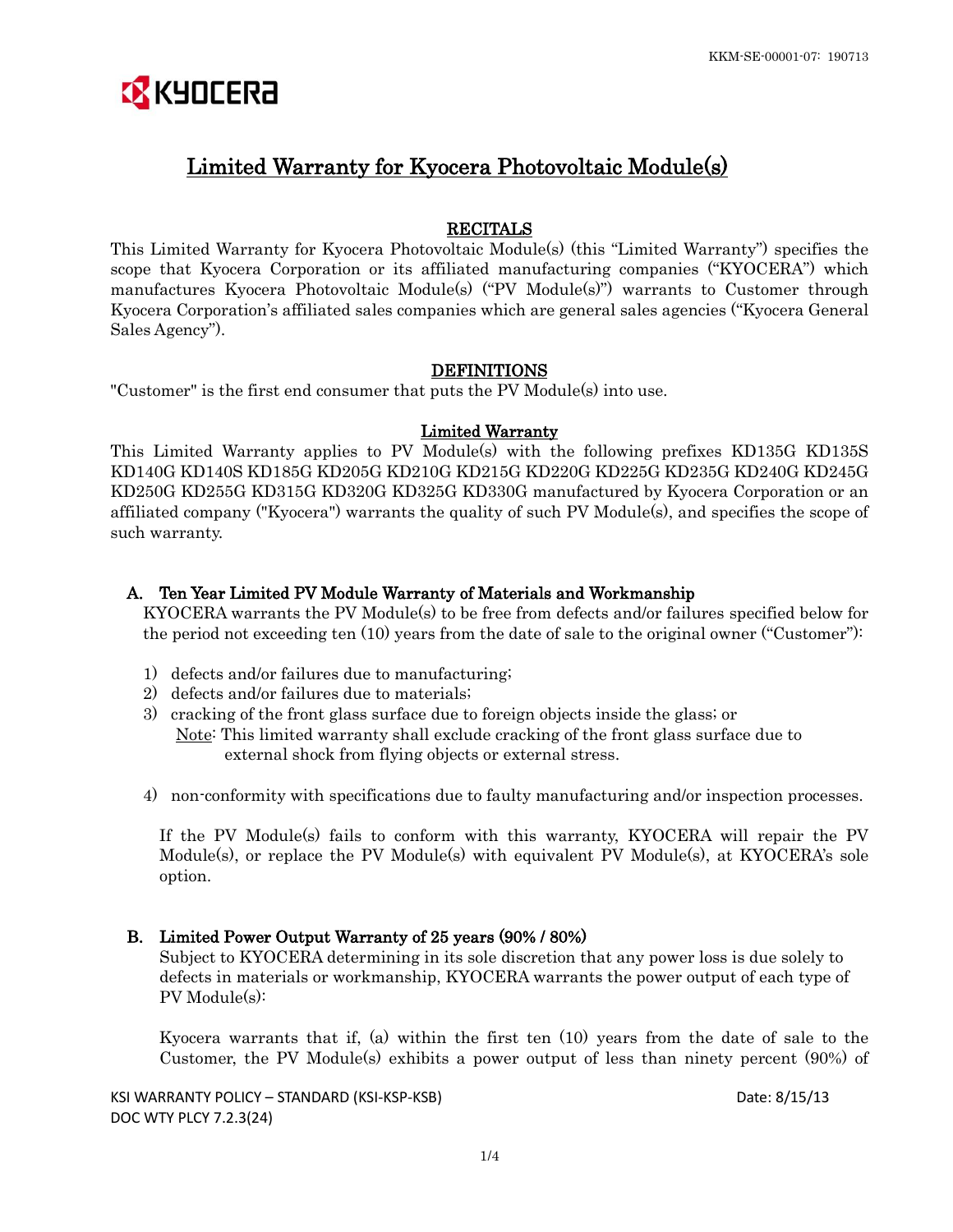the original minimum rated power specified at the time of sale\*, or (b) within twenty five (25) years from the date of sale to the Customer, the PV Module(s) exhibits a power output of less than eighty percent (80%) of the original minimum rated power specified at the time of sale\*, Kyocera will deliver additional PV Module(s) to replace the missing power output, or repair the PV Module(s), or replace the PV Module(s) with equivalent PV Module(s), at Kyocera's sole option. The period of the output warranty for these additional or replacement module(s) will be equal to the remainder of the warranty period of the originally supplied modules(s).

 \*The power output values shall be those measured under Kyocera's standard measurement conditions as follows: (a) light spectrum of AM 1.5; (b) irradiation of 1,000w per m²; and (c) a cell temperature of 25 degrees Centigrade. Such measurements are carried out in accordance with IEC 60904 as tested at the junction box terminals per the calibration and testing standards of Kyocera which are valid at the date of manufacture of the PV Module(s). Kyocera's calibration standards shall be compliant with the standards applied by international institutions accredited for this purpose.

## C. Warranty Exclusions

- 1) No claim based on this Limited Warranty may be brought after the applicable warranty period. Any delivery of additional PV Module(s) or the repair or replacement of the PV Module(s) shall not extend the original terms of this Limited Warranty.
- 2) This Limited Warranty shall not cover defects and/or failures of the PV Module(s) from the following causes even though such defects and/or failures are discovered within the applicable warranty period:
- a) defects and/or failures caused by devices and/or parts other than the PV Module(s) or by mounting methods of such devices and/or parts;
- b) defects and/or failures caused by defective wiring, installation, or handling;
- c) defects and/or failures caused by inappropriate environmental conditions or installations not in conformance with PV Module(s) specifications, installation manuals, operation manuals, or labels attached to the PV Module(s);
- d) defects and/or failures caused by unauthorized maintenance, operation or modification, regardless of whether such act is willful misconduct or negligence;
- e) defects and/or failures caused by removal from the original place of installation;
- f) defects and/or failures caused by repairs not in accordance with KYOCERA's instructions;
- g) defects and/or failures caused by inappropriate handling during transportation or storage;
- h) defects and/or failures caused by use on a mobile unit including, but not limited to, vehicles, vessels and any other such mobile unit;
- i) defects and/or failures caused by external accidents such as fire, explosion, and civil disorder;

KSI WARRANTY POLICY – STANDARD (KSI-KSP-KSB) Date: 8/15/13 DOC WTY PLCY 7.2.3(24)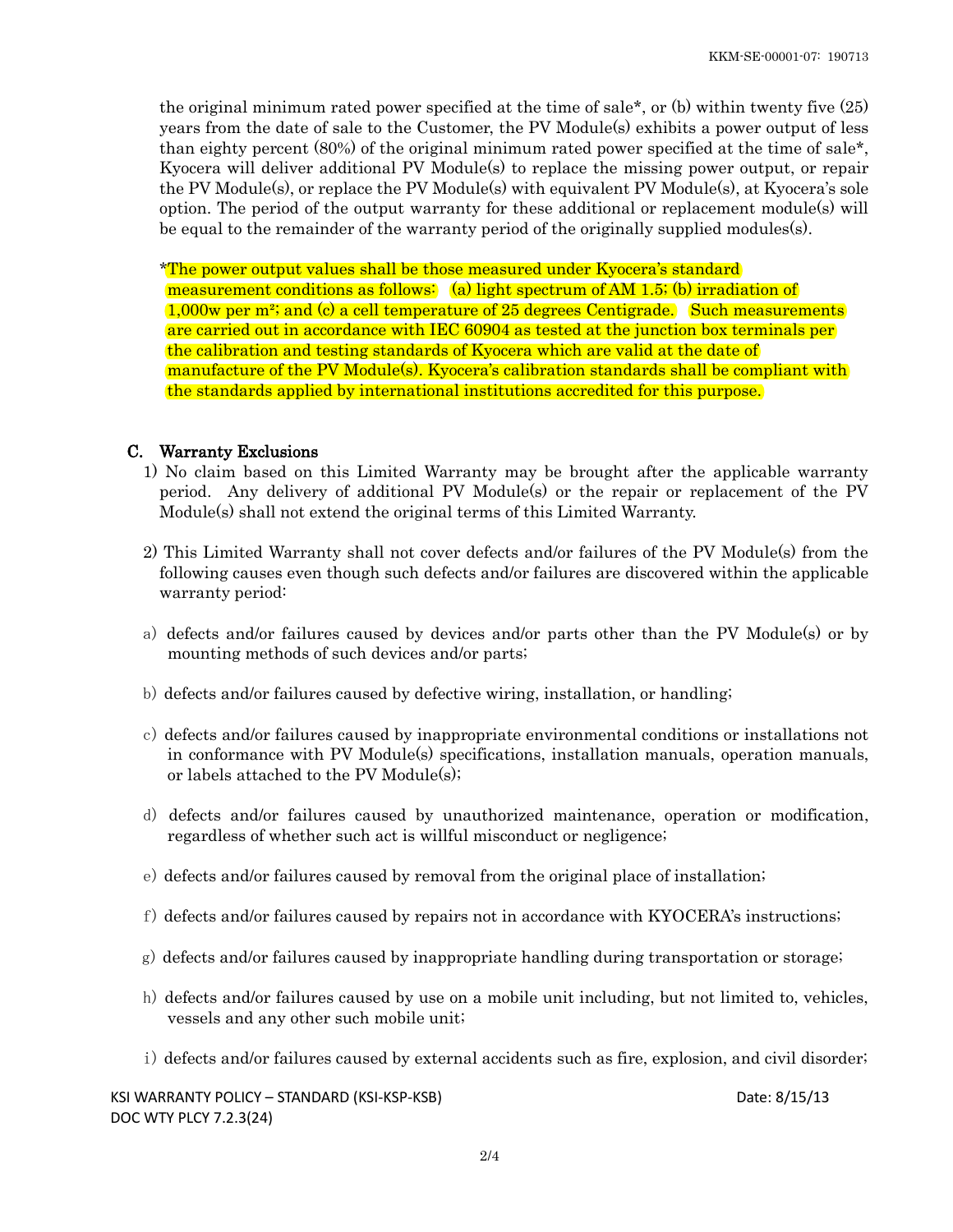- j) defects and/or failures caused by natural forces, acts of God or force majeure events and other unforeseen circumstances or causes beyond KYOCERA 's reasonable control including, but not limited to, earthquakes, typhoons, hurricanes, tornadoes, volcanic action, floods, tsunami, lightning, snow damage; or
- k) defects and/or failures caused by smoke and/or other pollution, salt damage, acid rain.
- l) defects and/or failures caused by rat, insect, or other animal or living creature of any kind.
- m) defects and/or failures caused by aged deterioration or usage, which do not affect output of the PV Module(s) (e.g. rust, mold, scratches, spots, discoloration, mechanical wear or tear, etc.)
- n) defects and/or failures caused by inspection and/or repair, relocation, modification except as performed by KYOCERA or KYOCERA's authorized agent.
- 3) This Limited Warranty covers only the transportation cost for reshipment of any repaired or replaced PV Module(s) to the applicable location, and does not cover the transportation cost for return of the PV Module(s) to KYOCERA or KYOCERA's authorized agent and costs associated with installation, removal, or reinstallation of the PV Module(s).
- 4) Warranty claims will not be honored if and when the manufacturer's label or serial number of the PV Module(s) has been altered, deleted, removed or made illegible. KYOCERA will not warrant either in cases where the model name or type, the date of sale to the Customer, the name of Customer, KYOCERA or KYOCERA 's authorized agent from which the PV Module(s) was purchased is unidentified.

## D. Obtaining Warranty Performance

- 1) This Limited Warranty is applicable only to Customer(s) who have purchased the PV Module(s) directly from KYOCERA or from an authorized agent of KYOCERA. To qualify for this warranty, it is necessary for the Customer to prove that the PV Module(s) was purchased from KYOCERA or such authorized agent.
- 2) When applying for warranty coverage, customers shall provide KYOCERA or KYOCERA's authorized agent from which the PV Module(s) was directly purchased with the PV Module's model name or type, a description of the defect and/or failure, the serial number located on the PV Module's label attached to the backside of the PV Module(s) at the time of manufacture, and the date of sale to the Customer.
- 3) In the case of replacing PV Module(s), any uninstalled PV Module(s) shall become the property of KYOCERA. KYOCERA shall have the right to deliver another type of PV Module(s) (different in size, color, shape and/or power) if KYOCERA has discontinued manufacturing that the type of PV Module(s) when the warranty claim is accepted.
- 4) This Limited Warranty is transferable to a new owner of the location where the PV Module(s) were originally installed provided that the PV Module(s) remain installed at the location

KSI WARRANTY POLICY – STANDARD (KSI-KSP-KSB) Date: 8/15/13 DOC WTY PLCY 7.2.3(24)